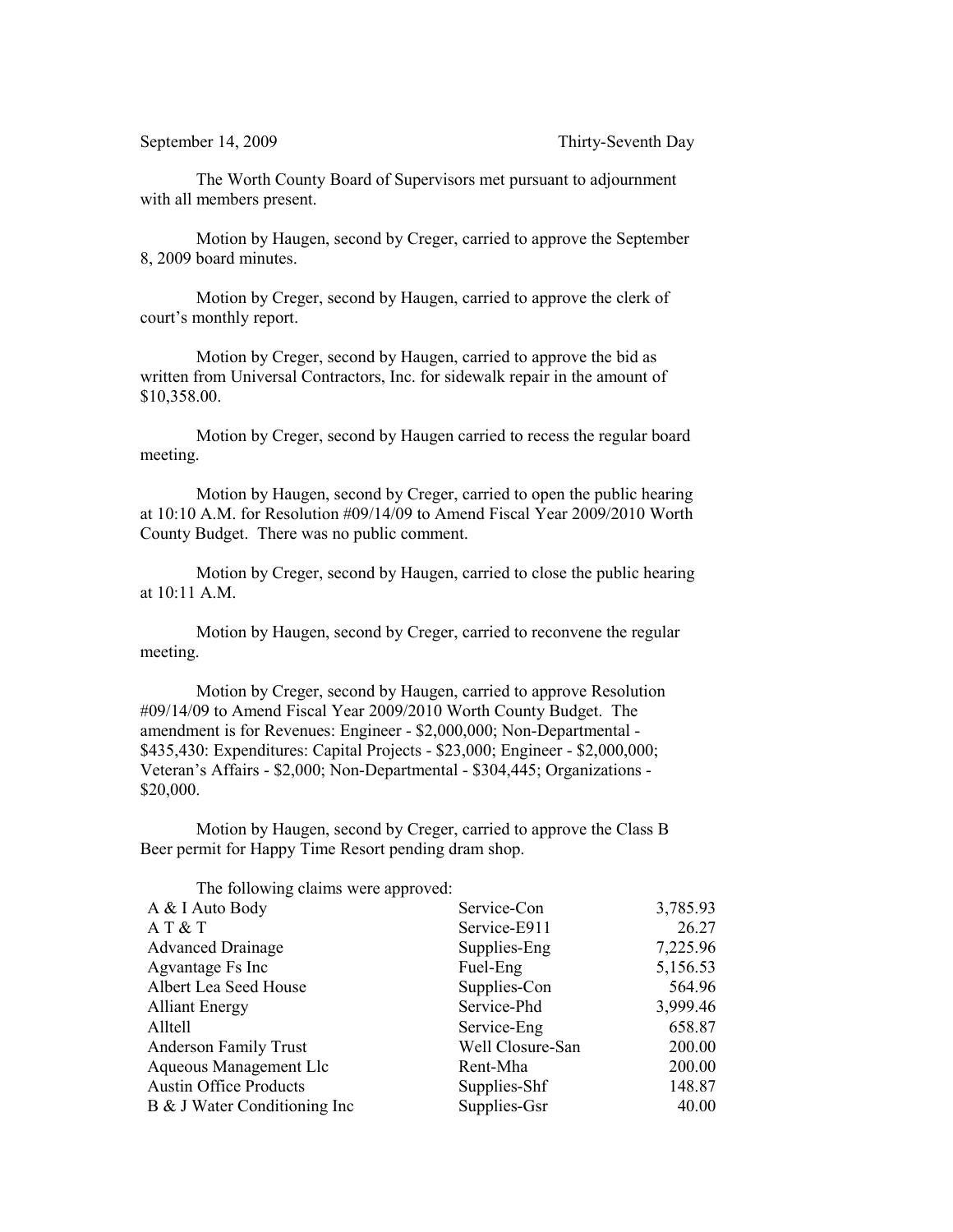| <b>Bancard Center</b>                 | Supplies-It/Gis | 3,529.64  |
|---------------------------------------|-----------------|-----------|
| Bartusek, Dean                        | Equip-Eng       | 6.51      |
| Bartz, Melinda                        | Labor-Gsr       | 220.80    |
| <b>Bcn</b> Telecom                    | Service-Gsr     | 375.67    |
| Berge Oil Company                     | Fuel-Eng        | 17,861.24 |
| Berge, Larry                          | Reimbursement   | 256.80    |
| <b>Bmc Aggregates Lc</b>              | Rock-Eng        | 7,403.58  |
| Bowman Barnes Group Inc               | Supplies-Eng    | 1,149.44  |
| Carquest Auto Parts                   | Supplies-Con    | 270.65    |
| Cavetts Lawn & Garden Equipment       | Parts-Eng       | 27.89     |
| Cerro Gordo Co Sheriff                | Service-Att     | 22.00     |
| Christeson, Rick                      | Safety-Eng      | 150.00    |
| City of Fertile                       | Service-Eng     | 1,326.96  |
| City of Grafton                       | Rutf-Eng        | 859.91    |
| City of Hanlontown                    | Rutf-Eng        | 307.82    |
| City of Joice                         | Service-Eng     | 800.21    |
| City of Kensett                       | Service-Eng     | 417.96    |
| City of Manly                         | Service-Eng     | 25.78     |
| City of Northwood                     | Service-Eng     | 175.84    |
| <b>County Case Management</b>         | Service-Mha     | 132.00    |
| Crysteel Truck Equipment              | Service-Eng     | 813.58    |
| D & D Sales                           | Service-Con     | 265.64    |
| $D & L$ Equipment                     | Supplies-Con    | 326.62    |
| Dave Syverson Ford Truck              | Parts-Eng       | 681.99    |
| Diamond Mowers Inc                    | Parts-Eng       | 392.92    |
| <b>Dng Trading Post</b>               | Supplies-Shf    | 20.00     |
| Ehrich, Cherrice                      | Mileage-Mha     | 57.63     |
| <b>Electronic Engineering</b>         | Supplies-Shf    | 6,748.04  |
| <b>Electronic Specialties</b>         | Service-Eng     | 1,970.50  |
| Eliot Inc                             | Parts-Eng       | 1,071.00  |
| <b>Fallgatter's Market</b>            | Supplies-Sdp    | 1,005.65  |
| Ferley, Paul                          | Meeting-Vaf     | 50.00     |
| Freeborn County Coop Oil              | Supplies-Eng    | 10,277.20 |
| Gildner Properties                    | Rent-Soc        | 200.00    |
| <b>Grafton Cemetery Association</b>   | Exp-Vaf         | 170.00    |
| Green Canopy                          | Service-Con     | 125.00    |
| Greve Law Office                      | Copies-Att      | 95.50     |
| H L Mc Kinley & Sons Inc              | Service-Ema     | 1,062.86  |
| Hackbart, Philip E.                   | Meeting-Vaf     | 62.24     |
| Hanson, Patricia                      | Mileage-Mha     | 18.53     |
| Haugen, David                         | Mileage-Sup     | 43.35     |
| Hawkeye Foodservice Dist              | Credit-Shf      | 370.42    |
| <b>Heartland Power Coop</b>           | Service-Eng     | 110.00    |
| Hodak, Frank                          | Rent-Soc        | 200.00    |
| Hsemd                                 | Edu-E911        | 250.00    |
| Huber Supply Co                       | Supplies-Eng    | 235.17    |
| 135/105 Welcome Center Inc.           | H/M Tax         | 3,502.84  |
| Iaccva                                | Dues-Vaf        | 50.00     |
| <b>Iowa Department of Natural Res</b> | Permit Fee-Con  | 135.00    |
|                                       | Service-Mha     |           |
| Iowa Dept of Human Services           |                 | 63,551.66 |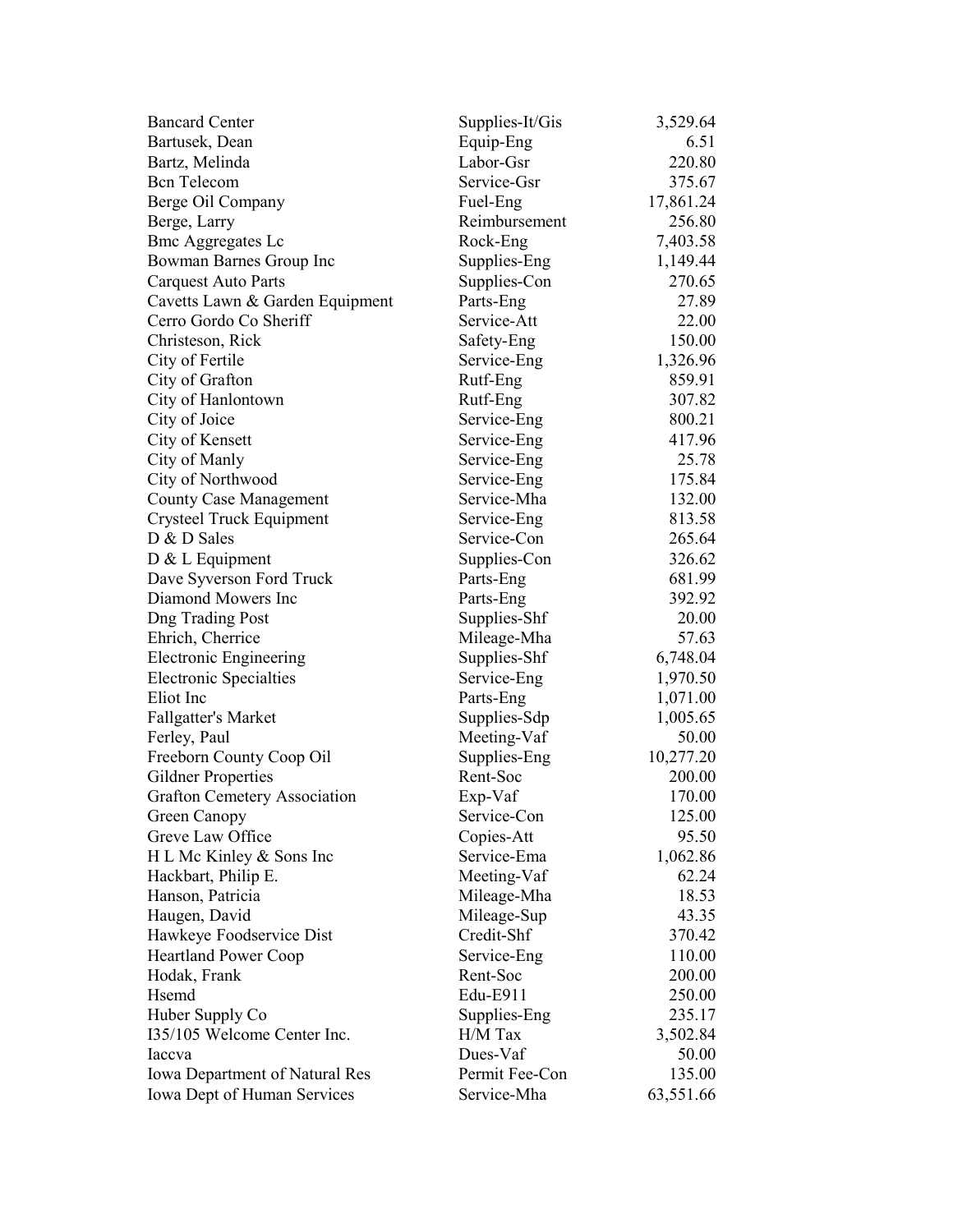| <b>Iowa State Assn of Assessors</b> | Edu-Asr           | 275.00    |
|-------------------------------------|-------------------|-----------|
| <b>Isac</b>                         | Edu-Plz           | 110.00    |
| Isu Extension                       | Edu-Hha           | 15.00     |
| J & J Machining Welding & Fabr      | Supplies-Eng      | 385.92    |
| Jensen, Bobbie                      | Mileage-Mha       | 238.68    |
| Johnson, Hal                        | Reimbursement-Phd | 646.21    |
| Kathleen's Care Inc                 | Service-Mha       | 744.00    |
| Lake Mills Motor Sports Inc         | Service-Shf       | 192.94    |
| <b>Larsen Plumbing</b>              | Service-Shf       | 463.94    |
| <b>Lawson Products Inc</b>          | Parts-Eng         | 233.51    |
| Leegaard, Dale                      | Well Plug-San     | 195.00    |
| Lestrud, Scott                      | Safety-Eng        | 89.84     |
| Lexis-Nexis                         | Service-Att       | 128.00    |
| Liberty Square                      | Service-Mha       | 1,979.66  |
| Low's Standard                      | Repairs-Phd       | 108.50    |
| Manly Junction Signal               | Service-Plz       | 576.12    |
| Marshall & Swift Inc                | Service-Gsr       | 230.67    |
| Martin Marietta Aggregates          | Rock-Eng          | 99,115.12 |
| <b>Mason City Business Systems</b>  | Service-Phd       | 232.74    |
| Mason City Overhead                 | Service-Eng       | 119.30    |
| Mason City Tire Service             | Supplies-Eng      | 9,386.94  |
| May, Dennis                         | Mileage-Sup       | 39.78     |
| Mediacom                            | Service-Con       | 159.90    |
| Mental Health Center                | Service-Mha       | 4,476.83  |
| Merck & Co Inc                      | Supplies-Phd      | 1,110.81  |
| Mercy Clinics                       | Service-Shf       | 205.00    |
| Meyer, Russell                      | Safety-Eng        | 123.00    |
| Mireles, Sandra                     | Mileage-Mha       | 491.64    |
| Moretz, Dan                         | Well Plug-San     | 232.00    |
| Mueller, Dean A                     | Exp-Con           | 17.12     |
| Mueller, Mike                       | Well Plug-San     | 200.00    |
| <b>Nacyso</b>                       | Dues-Vaf          | 30.00     |
| Napa Auto Parts                     | Parts-Eng         | 1.16      |
| <b>Next Generation Technologies</b> | Service-Mha       | 789.73    |
| Niebur, Ellen                       | Mileage-Mha       | 165.24    |
| North Country Equipment             | Parts-Eng         | 331.21    |
| North Iowa Vocational               | Service-Mha       | 1,348.27  |
| Northern Iowa Therapy Pc            | Service-Phd       | 280.00    |
| Northwood Anchor                    | Service-Plz       | 1,009.00  |
| Northwood Electric Inc              | Service-Gsr       | 72.48     |
| Northwood Lumber Co                 | Credit-Con        | 737.59    |
| Northwood Sanitation                | Service-Phd       | 245.00    |
| Northwood True Value                | Credit-Sdp        | 317.17    |
| Northwood Welding Inc               | Parts-Eng         | 10.00     |
| Paetec                              | Service-Eng       | 8.68      |
| Parmley, Jerry                      | Supplies-Vaf      | 94.44     |
| Pizza Ranch                         | Edu-Hha           | 42.75     |
| Pollard                             | Service-Shf       | 80.00     |
| Printing Services Inc               | Supplies-Dap      | 1,347.13  |
| Pritchard's of Northwood Inc        | Service-Asr       | 1,047.25  |